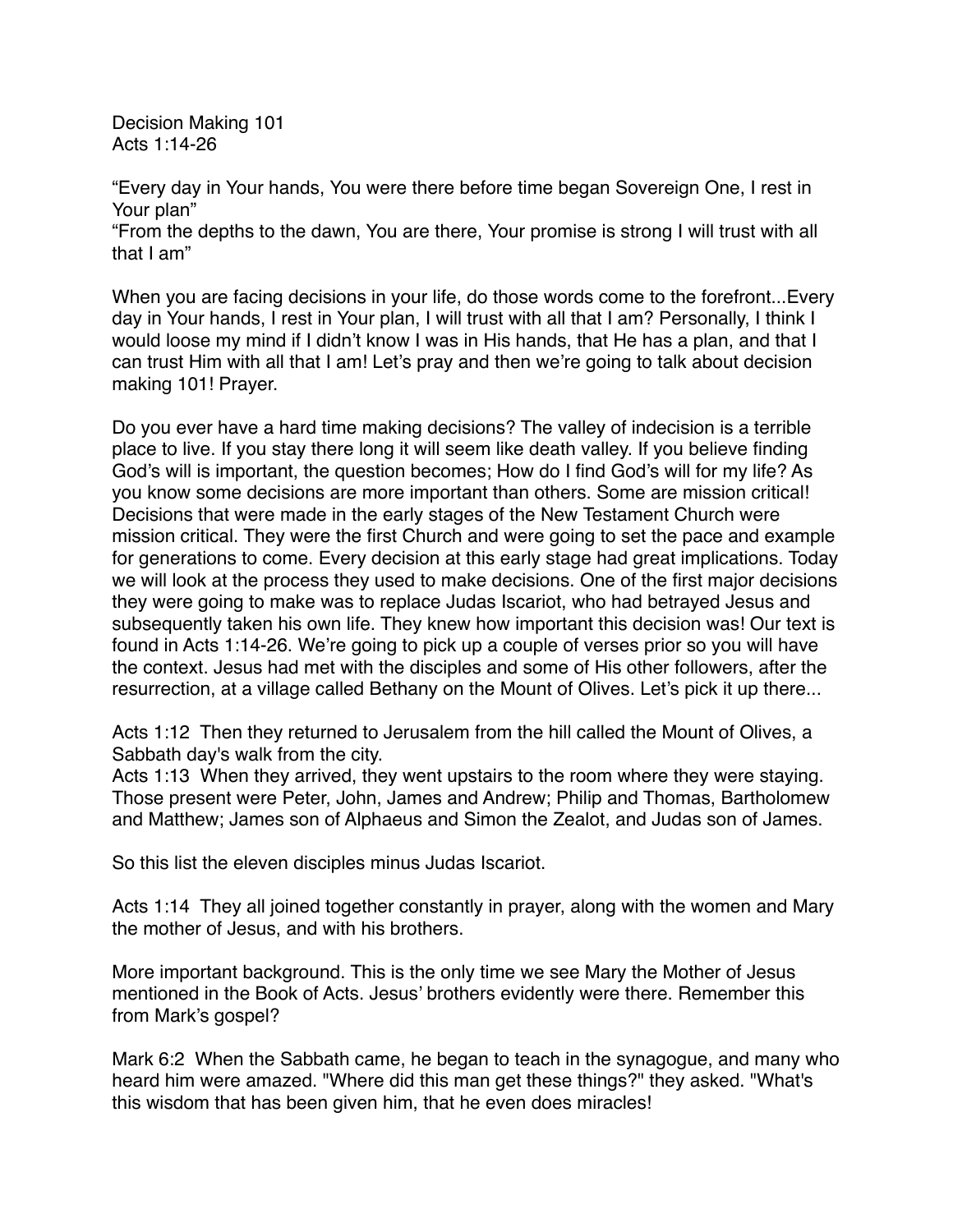Mark 6:3 Isn't this the carpenter? Isn't this Mary's son and the brother of James, Joseph, Judas and Simon? Aren't his sisters here with us?" And they took offense at him.

Mark 6:4 Jesus said to them, "Only in his hometown, among his relatives and in his own house is a prophet without honor."

John's Gospel actually tells us that Jesus' brothers, during much of His ministry, did not believe Him to be the Messiah. Why is this important information? Because something so dramatic had happened that they were now willing to join with Jesus' disciples at great risk to themselves. Instead of distancing themselves from the brother they at one time thought to be a mad man, the One who had been brutally crucified as a blasphemer, they are now embracing and seeking to discover His will for their lives. What changed their minds? What in the world could have happened to make this difference? Do you think maybe it was the fact that they had personally seen the resurrected Jesus, alive, walking, talking, and then ascending back to heaven? Indeed! Luke doesn't give us the identity of the women who were gathered there, but it could have been the disciples wives, or, more likely, the women who had followed Jesus and whom He appeared to after the resurrection and who brought word to the disciples of His resurrection! Mary Magdalene, another Mary, Salome, and others.

So we know some of the group gathered, but there were others. Let's continue...

Acts 1:15 In those days Peter stood up among the believers (a group numbering about a hundred and twenty)

Acts 1:16 and said, "Brothers, the Scripture had to be fulfilled which the Holy Spirit spoke long ago through the mouth of David concerning Judas, who served as guide for those who arrested Jesus--

Acts 1:17 he was one of our number and shared in this ministry."

Luke then interjects some commentary for his readers, and it is a bit graphic, concerning the death of Judas, so I'll let you read that on your own time. We pick things up in verse 19...

Acts 1:19 Everyone in Jerusalem heard about this, so they called that field in their language Akeldama, that is, Field of Blood.)

Acts 1:20 "For," said Peter, "it is written in the book of Psalms, "'May his place be deserted; let there be no one to dwell in it,' and, "'May another take his place of leadership.'

And we know from Matthew's Gospel that Judas felt remorse for what he had done and returned the 30 pieces of silver to the religious leaders, but they would not take it, so he threw it on the floor of the temple. The priest considered the money to be tainted blood money so they decided to buy a field in which to build a cemetery for unknown people with no family. Evidently they bought the field where Judas died, and thus Scripture was fulfilled. Let's continue reading...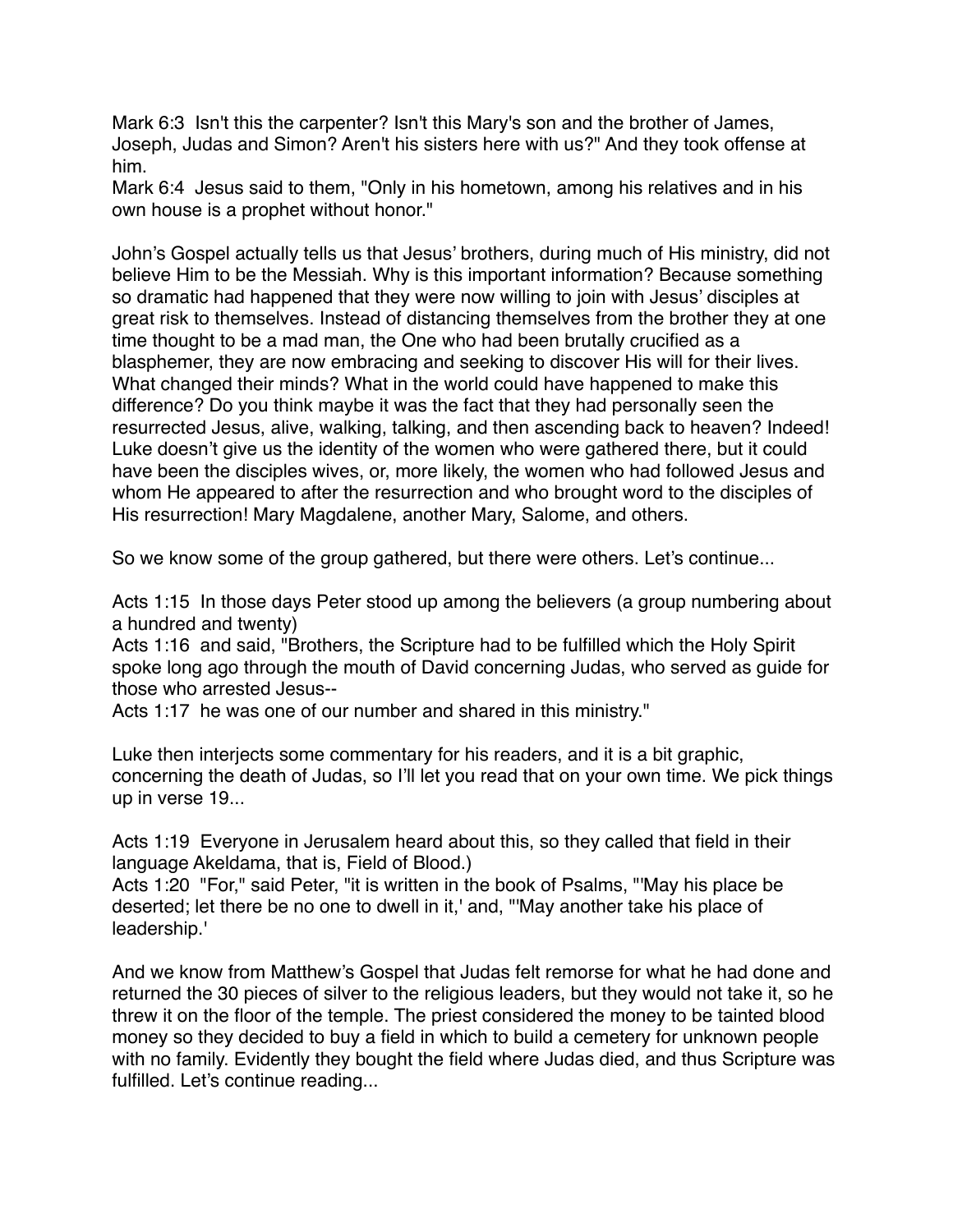Acts 1:20 "For," said Peter, "it is written in the book of Psalms, "'May his place be deserted; let there be no one to dwell in it,' and, "'May another take his place of leadership.'

Acts 1:21 Therefore it is necessary to choose one of the men who have been with us the whole time the Lord Jesus went in and out among us,

Acts 1:22 beginning from John's baptism to the time when Jesus was taken up from us. For one of these must become a witness with us of his resurrection."

Acts 1:23 So they proposed two men: Joseph called Barsabbas (also known as Justus) and Matthias. (Muh ty us)

Acts 1:24 Then they prayed, "Lord, you know everyone's heart. Show us which of these two you have chosen

Acts 1:25 to take over this apostolic ministry, which Judas left to go where he belongs." Acts 1:26 Then they cast lots, and the lot fell to Matthias; so he was added to the eleven apostles.

So what do we learn about decision making from this passage? Four major things.

- 1. Decisions were birthed in unity
- 2. Decisions were bathed in prayer
- 3. Decisions were based on Scripture
- 4. Decisions were by the will of God

## **1. Decisions were birthed in unity.**

Acts 1:14 They all joined together NIV

Acts 1:14 These all continued with one accord KJV

Unity of Mission

They had received their mission directly from Jesus.

We read these Scriptures last week, but we need to be reminded again of God's mission for us...

Acts 1:8 But you will receive power when the Holy Spirit comes on you; and you will be my witnesses in Jerusalem, and in all Judea and Samaria, and to the ends of the earth."

Mat 28:18 Then Jesus came to them and said, "All authority in heaven and on earth has been given to me.

Mat 28:19 Therefore go and make disciples of all nations, baptizing them in the name of the Father and of the Son and of the Holy Spirit,

Mat 28:20 and teaching them to obey everything I have commanded you. And surely I am with you always, to the very end of the age."

The church had been given a mission. And if you remember I said last week, that the church is made up of individuals, so the mission of the church is your mission! And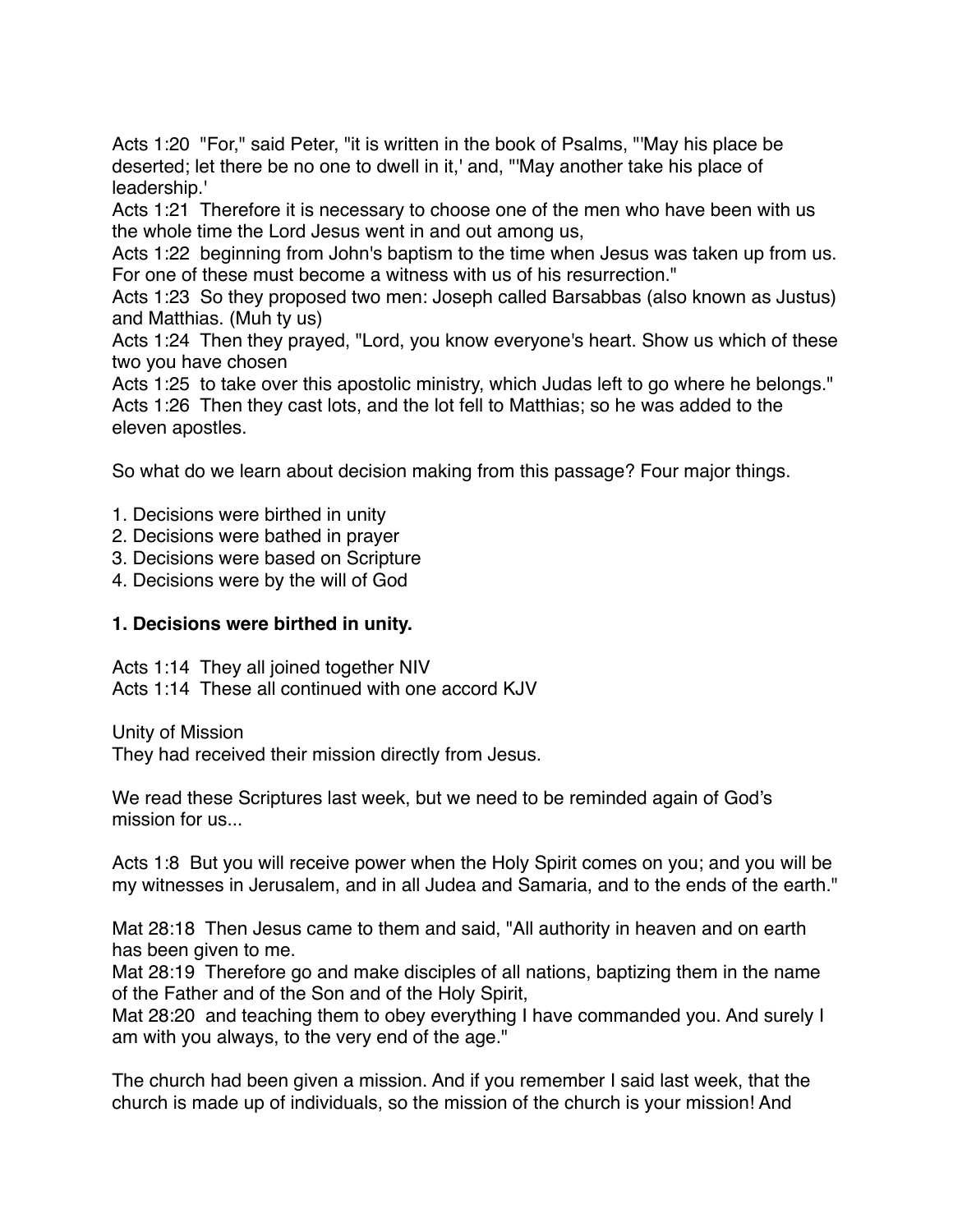here's why this matters...If you don't have a mission in life, every decision you make will be difficult! Why? Because there is no guiding direction or purpose. You will make decisions based on feelings, or what seems good for the moment but not for the long run. Decisions made in this way are ineffective at best and destructive at worst!

At Northshore Church we want every decision we make to be based on our God given mission of transforming worship, people and the world!

In other words, we want to have worship services that transform people's hearts, and ministries that transform people's lives and people who transform their world!

Unity of Mind

I believe the group that had gathered together at that meeting were also like-minded

They had gathered together to talk about all that had happened. They had gathered together to discuss what they were going to do. They had gathered together to pray together and to seek God's will.

How does a church achieve unity of mind? Here's how we try to do this at Northshore **Church...** 

The Northshore Process

Come to worship- Sunday worship/youth worship

Connect to a small group/this allows us to minister to you and gives you the opportunity to minister to others/it allows us to fellowship and develop the unity God wants us to have and that we need if we're going to transform our world.

Commit to spiritual growth/Northshore Orientation/D-groups/Personal time alone with God

Continue to missions (serve) - We want everyone to get involved in helping us accomplish our mission.

There is room for various methods within our process, but the key is that we remain unified in our mission and in mind.

How do we do this? Paul gives us directions in Philippians 2:1-5...

Phil 2:1 If you have any encouragement from being united with Christ, if any comfort from his love, if any fellowship with the Spirit, if any tenderness and compassion, Phil 2:2 then make my joy complete by being like-minded, having the same love, being one in spirit and purpose.

Phil 2:3 Do nothing out of selfish ambition or vain conceit, but in humility consider others better than yourselves.

Phil 2:4 Each of you should look not only to your own interests, but also to the interests of others.

Phil 2:5 Your attitude should be the same as that of Christ Jesus:

## **2. Decisions were bathed in prayer!**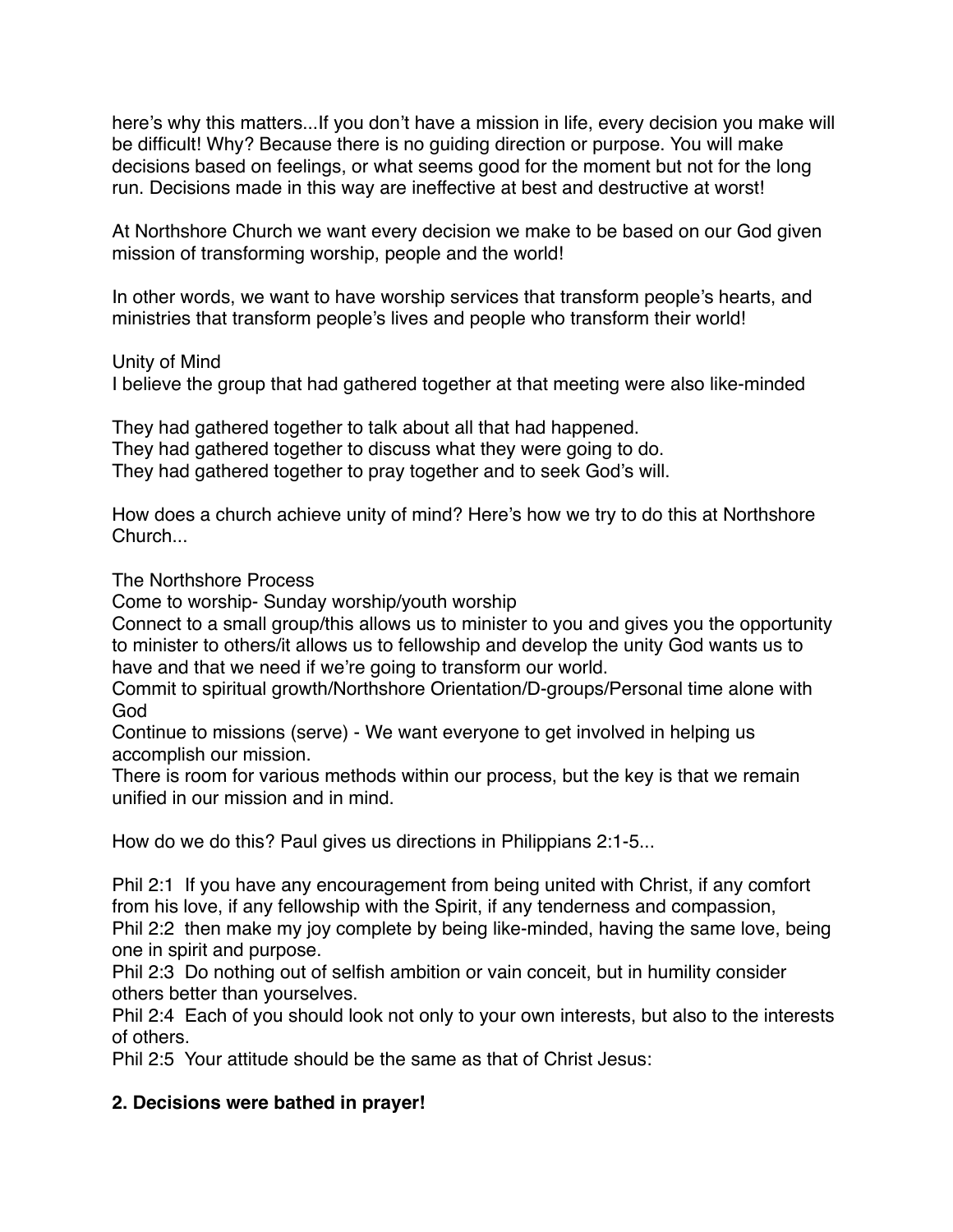Acts 1:14 They all joined together constantly in prayer ...

How important is prayer?

This is were we seek God's grace, God's mercy, God's wisdom, God's strength, God's will, God's power!

How often should I pray? How often should we pray as a church? Once again, Paul gives us instruction...

1 Th 5:17 pray continually;

1 Th 5:18 give thanks in all circumstances, for this is God's will for you in Christ Jesus.

Pray continually? What does that even mean? That's not practical!!! To which I would say, "Yes it is practical, very practical and even mission critical! It's not talking about going to your quite place or prayer closet 24/7, but it's about walking in a constant awareness of God's presence with you at work, at home, at school, at the gym working out, at the store shopping, on the soccer field, golf course, or playing an online game with other gamers! It's about setting aside time to pray specifically and intentionally, so that when you are faced with a situation in real life, the natural, supernatural thing to do is to talk to God about it! I love the way the Psalmist put it...

Psa 17:6 I call on you, O God, for you will answer me; give ear to me and hear my prayer.

Psa 17:7 Show the wonder of your great love, you who save by your right hand those who take refuge in you from their foes.

Psa 17:8 Keep me as the apple of your eye; hide me in the shadow of your wings Psa 17:9 from the wicked who assail me, from my mortal enemies who surround me. Psa 17:10 They close up their callous hearts, and their mouths speak with arrogance. Psa 17:11 They have tracked me down, they now surround me, with eyes alert, to throw me to the ground.

Psa 17:12 They are like a lion hungry for prey, like a great lion crouching in cover. Psa 17:13 Rise up, O LORD, confront them, bring them down; rescue me from the wicked by your sword.

Psa 17:14 O LORD, by your hand save me from such men, from men of this world whose reward is in this life. You still the hunger of those you cherish; their sons have plenty, and they store up wealth for their children.

Psa 17:15 And I--in righteousness I will see your face; when I awake, I will be satisfied with seeing your likeness.

I love the goal of the Psalmists prayer...

"I will be satisfied with seeing Your likeness!"

For some people, the goal of their prayer life is better circumstances, better position in life, better finances, better health, better job, bigger house, better relationships, and the list could go on and on. It's not that it's bad or wrong to pray about these things. In fact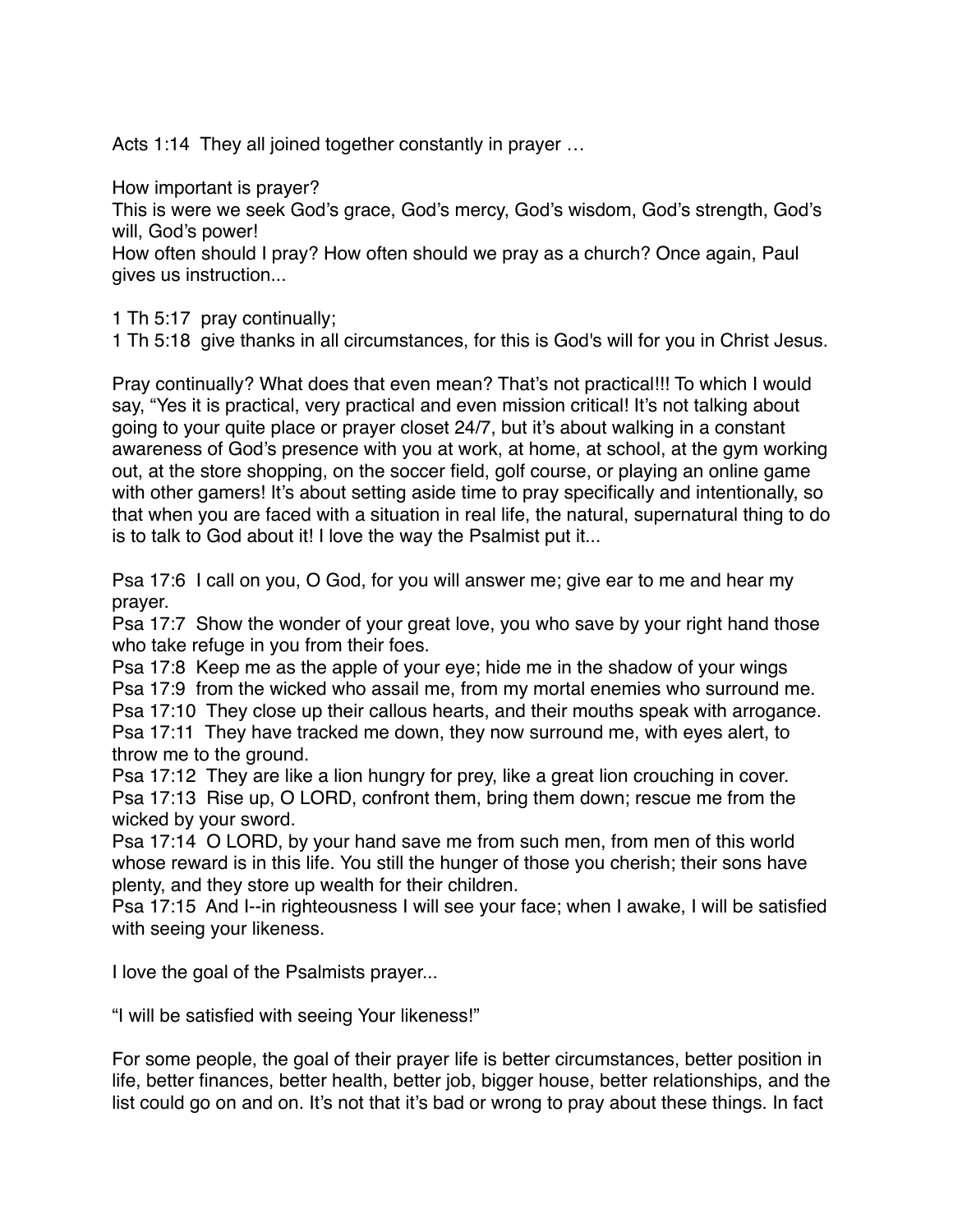it's good to pray about all things, but when our main goal in prayer is a better relationship with our Lord and Savior Jesus Christ, and we are truly satisfied when we experience God's presence in our prayer life, then we find true meaning and purpose in life and all those other things become secondary! I love the way Jesus put it...

Mat 6:31 So do not worry, saying, 'What shall we eat?' or 'What shall we drink?' or 'What shall we wear?'

Mat 6:32 For the pagans run after all these things, and your heavenly Father knows that you need them.

Mat 6:33 But seek first his kingdom and his righteousness, and all these things will be given to you as well.

Mat 6:34 Therefore do not worry about tomorrow, for tomorrow will worry about itself. Each day has enough trouble of its own.

The people gathered in the upper room were seeking the Kingdom of God in their prayers. Remember, the Kingdom of God is anywhere God rules. They were inviting God to rule their lives, to be their Lord, their King, their everything! We will see in the coming weeks, God answered the prayers of those gathered in that upper room in a powerful way, and His presence was manifest in such an amazing way, that these 120 people, rocked their world for the cause of Christ! If we are going to rock our world for the cause of Christ, we must bath everything in prayer. If we are to make good decisions as individuals and as a church we must bathed everything in prayer! It can't just be an after thought, it must be the thing we think of first, even if people think it's a waste of time, it's not, we must bathe things in prayer! I think some of the most powerful reasons to bath all of our decisions in prayer are found in Philippians 4:6-7...

Phil 4:6 Do not be anxious about anything, but in everything, by prayer and petition, with thanksgiving, present your requests to God.

Phil 4:7 And the peace of God, which transcends all understanding, will guard your hearts and your minds in Christ Jesus.

Prayer takes away anxiousness, gives us the peace of God and guards our hearts and minds in Christ Jesus. I don't know about you, but I think those are some pretty good reasons to pray, and great reasons to pray more!!!! Okay, so if the early disciple's decisions were birthed in unity, and bathed in prayer, what did they base their decisions on?

## **3. Decisions were based on Scripture**

Acts 1:15 In those days Peter stood up among the believers (a group numbering about a hundred and twenty)

Acts 1:16 and said, "Brothers, the Scripture had to be fulfilled which the Holy Spirit spoke long ago through the mouth of David concerning Judas,

Acts 1:20 "For," said Peter, "it is written in the book of Psalms,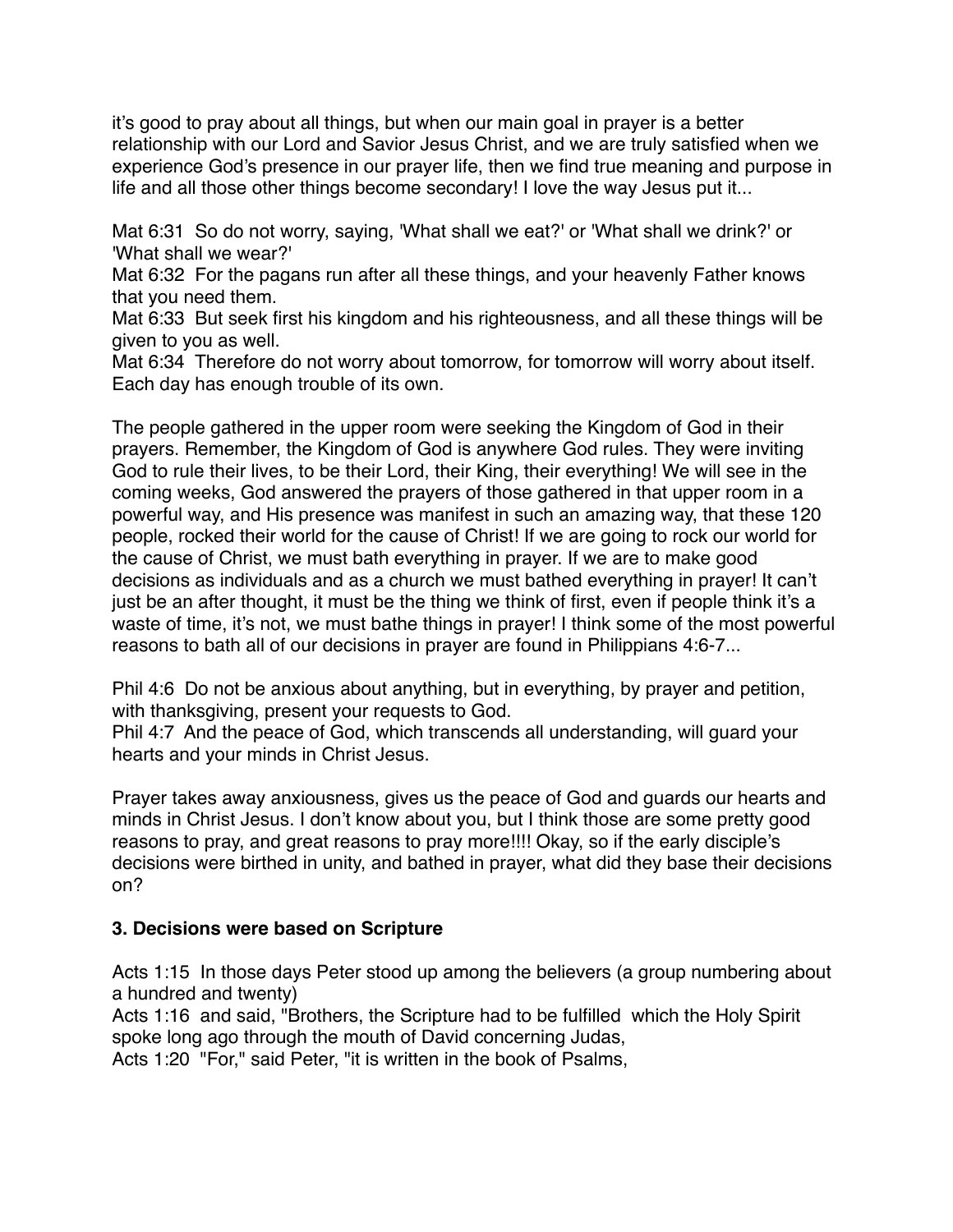Peter based his interpretation of events on Scripture and their decisions were going to be based on Scriptural principle and direction. Basing our decisions on Scripture gives each decision a strong foundation. Scripture teaches us to make decisions that …

Are honest/Have integrity/Are selfless/Help us fulfill our God-given mission/Honor and glorify God/Transform our lives

2 Tim 3:14 But as for you, continue in what you have learned and have become convinced of, because you know those from whom you learned it,

2 Tim 3:15 and how from infancy you have known the holy Scriptures, which are able to make you wise for salvation through faith in Christ Jesus.

2 Tim 3:16 All Scripture is God-breathed and is useful for teaching, rebuking, correcting and training in righteousness,

2 Tim 3:17 so that the man of God may be thoroughly equipped for every good work.

You may not find the specific answer for every decision or the answer to your every question in the Bible, but you will find the Godly principles by which you can base every decision you will ever have to make! The Psalmist had the kind of passion for God's Word that should permeate our whole church body...

Psa 119:13 With my lips I recount all the laws that come from your mouth.

Psa 119:14 I rejoice in following your statutes as one rejoices in great riches.

Psa 119:15 I meditate on your precepts and consider your ways.

Psa 119:16 I delight in your decrees; I will not neglect your word.

Psa 119:17 Do good to your servant, and I will live; I will obey your word.

Psa 119:18 Open my eyes that I may see wonderful things in your law.

And this leads us to our last point in decision making 101 we learn from these early disciples of Christ!

## **4. Decisions were by the will of God**

Acts 1:23 So they proposed two men: Joseph called Barsabbas (also known as Justus) and Matthias.

Acts 1:24 Then they prayed, "Lord, you know everyone's heart. Show us which of these two you have chosen

Acts 1:25 to take over this apostolic ministry, which Judas left to go where he belongs." Acts 1:26 Then they cast lots, and the lot fell to Matthias; so he was added to the eleven apostles.

The disciples didn't know exactly what to do! Evidently these two guys were both good men and could do the job. The disciples knew how important it was they make the right decision. So what do we do when we don't know exactly what to do? When there is not a clear choice? When both choices are good choices? When you've exhausted all attempts to discern the will of God?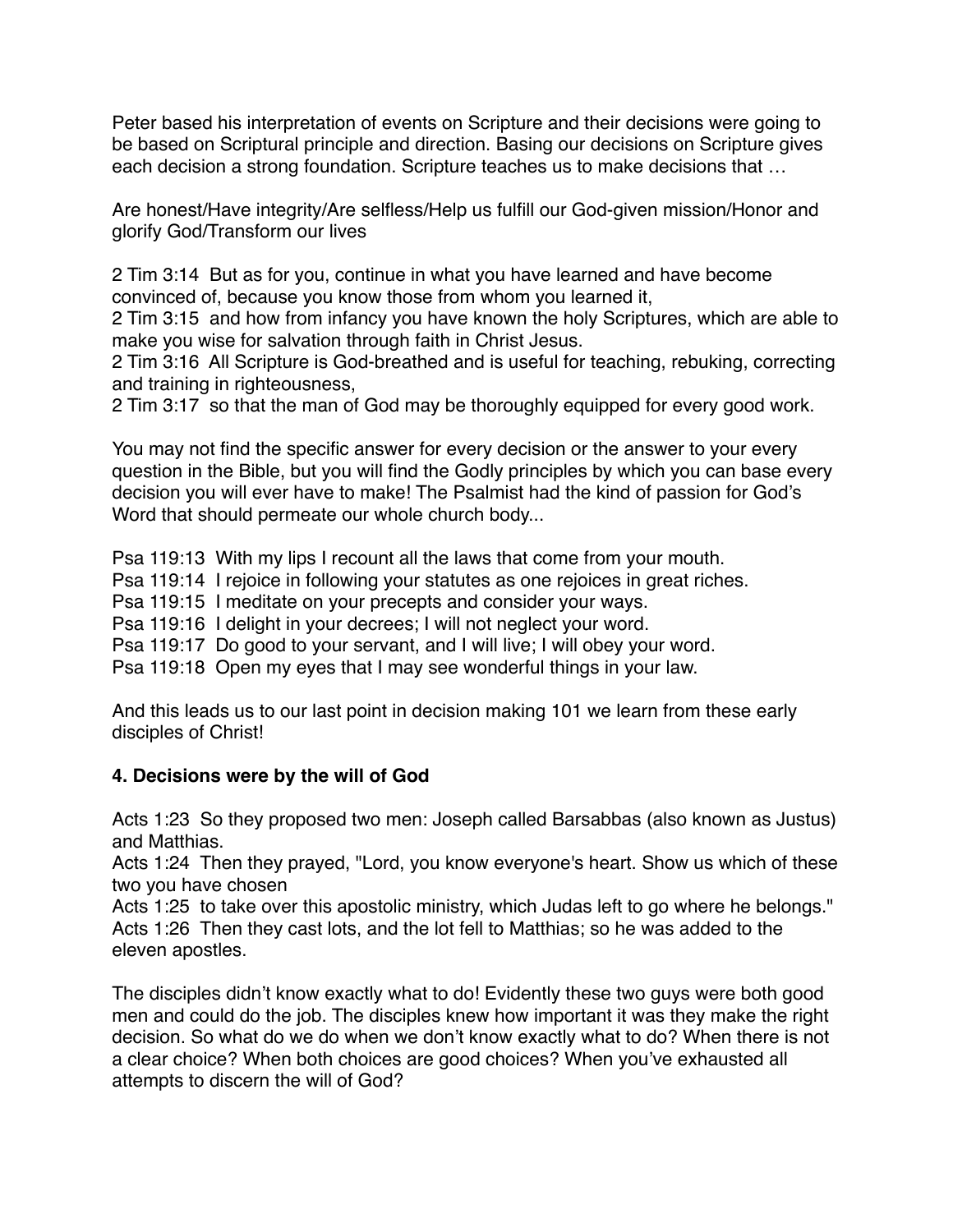This is when you put it in the hand's of God!

Then and only then is it okay to just pick something and trust that God will lead your choice. It's not okay to roll the dice on any decision we haven't fully examined and earnestly sought to discern the will of God. Sometimes it may look to the world as if we are being a bit superstitious, but if we know we've done our due diligence, to discover and discern the will of God and are still uncertain about our choice, it's very proper to take a step of faith. The writer of Proverbs put it this way...

Prov 3:5 Trust in the LORD with all your heart and lean not on your own understanding; Prov 3:6 in all your ways acknowledge him, and he will make your paths straight. Prov 3:7 Do not be wise in your own eyes; fear the LORD and shun evil.

Put it in His hands!!! He will lead you! He will guide you!!! He will not let you falter if you truly desire His will!

1 John 2:15 Do not love the world or anything in the world. If anyone loves the world, the love of the Father is not in him.

1 John 2:16 For everything in the world--the cravings of sinful man, the lust of his eyes and the boasting of what he has and does--comes not from the Father but from the world.

1 John 2:17 The world and its desires pass away, but the man who does the will of God lives forever

Why did John give this advice? Because John knew what could happen if our decisions were based on our earthly desires and not God's heavenly design! God gave us life and everything that it takes to sustain it. His desire was to have a meaningful friendship with us. However, humankind became enamored with the things God could give materially, rather than the relationship they could have with Him personally. We became drunk with things. We wanted more things. We could never get enough. Many shunned any kind of relationship with the Giver and did not care that the giver was left heart broken. Sometimes we want our will to be done and refuse to seek His will for our lives. We make decisions based on our selfish wants and desires rather than on His good and perfect will for our lives. And here's the crazy thing...We live according to our own will, do our own thing, reject God's will and His divine principles and then blame God when things go terribly wrong! The writer of Proverbs puts it this way...

Prov 19:3 A man's own folly ruins his life, yet his heart rages against the LORD.

How can we live in the world and not love the things of the world? There should be a huge difference between the love you have for God and the desire you have for the things of this world. The love you have for the things in this life should pale in comparison to the love and dedication you have to the One who created you, gave creation to you to enjoy, and was willing to die in order that you might live as a new creation! Here's the sad thing! Far too many have decided God has no plan for their life, or they actually think God has it in for them and is against them. Nothing could be